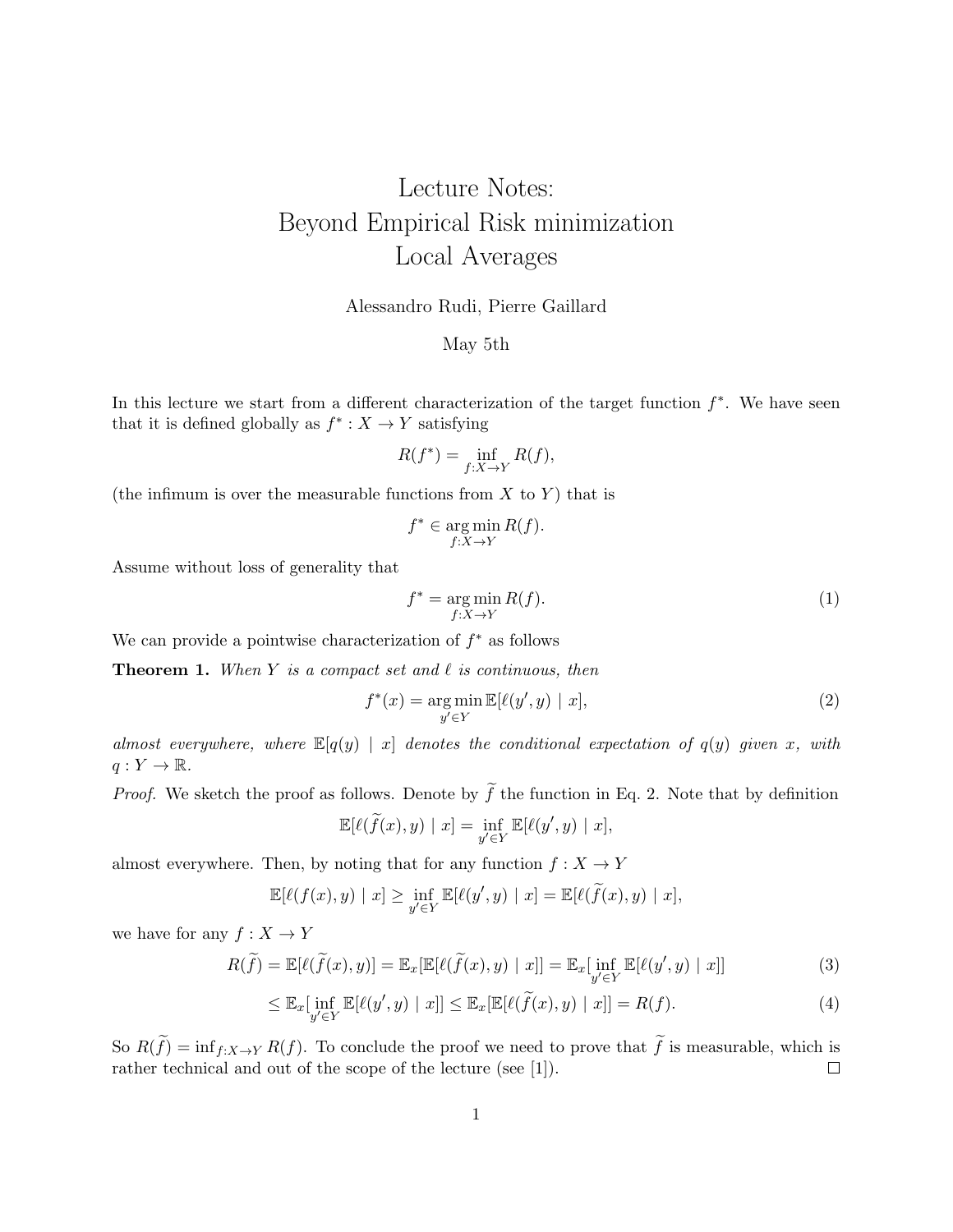### 1 Learning via Local Averages

While the characterization in Eq. (1) suggested approaches like empirical risk minimization (we have seen it in the previous lecture), the characterization in terms of Eq. (2) gave rise to the so called *local average methods*. Denoting by  $\rho(y|x)$  the conditional probability of y given x, and by  $\hat{\rho}(y|x)$  an estimator for  $\rho(y|x)$ , local averages estimators are of the form

$$
\widehat{f}(x) = \underset{y' \in Y}{\arg \min} \int \ell(y', y) d\widehat{\rho}(y|x).
$$

To study the excess risk for this estimator we perform the following analysis. Denote by  $E(y', x)$ the function  $E(y', x) = \int \ell(y', y) d\rho(y|x)$  and by  $\widehat{E}(y', x)$  the function  $\widehat{E}(y', x) = \int \ell(y', y) d\widehat{\rho}(y|x)$ , then

$$
R(\widehat{f}) - R(f^*) = \mathbb{E}_x \left[ E(\widehat{f}(x), x) - E(f^*(x), x) \right]
$$
  
= 
$$
\mathbb{E}_x \left[ E(\widehat{f}(x), x) - \widehat{E}(\widehat{f}(x), x) \right] + \mathbb{E}_x \left[ \widehat{E}(\widehat{f}(x), x) - E(f^*(x), x) \right].
$$

Now note that

$$
\mathbb{E}_x\left[E(\widehat{f}(x),x)-\widehat{E}(\widehat{f}(x),x)\right] \leq \mathbb{E}_x\left[\sup_{y'\in Y}|E(y',x)-\widehat{E}(y',x)|\right].
$$

Moreover, since  $\widehat{E}(\widehat{f}(x), x) = \inf_{y' \in Y} \widehat{E}(y', x)$  and  $E(f^*(x), x) = \inf_{y' \in Y} E(y', x)$ , then

$$
\mathbb{E}_x\left[\widehat{E}(\widehat{f}(x),x) - E(f^*(x),x)\right] = \mathbb{E}_x\left[\inf_{y' \in Y} \widehat{E}(y',x) - \inf_{y' \in Y} E(y',x)\right] \leq \mathbb{E}_x\left[\sup_{y' \in Y} |E(y',x) - \widehat{E}(y',x)|\right].
$$

So finally

$$
R(\widehat{f}) - R(f^*) \le 2\mathbb{E}_x \left[ \sup_{y' \in Y} |E(y', x) - \widehat{E}(y', x)| \right].
$$

### 2 Density estimation

A classical way to estimate probability density is to approximate it via convolutions of the empirical distribution. Let q be a probability density (i.e.  $q(x) = e^{-||x||^2}$ ) and  $\tau^{-d}q_{\tau}(x) = q(x/\tau)$ , for  $\tau > 0$ . Let moreover  $x_1, \ldots, x_n$  sampled i.i.d. from  $\rho$ . We define the estimator as

$$
\widehat{\rho}(x) = \frac{1}{n} \sum_{i=1}^{n} q_{\tau}(x - x_i).
$$

By denoting by  $\hat{\rho}_n$  the probability  $\tilde{\rho}_n = \frac{1}{n}$  $\frac{1}{n}\sum_{i=1}^{n} \delta_{x_i}$  (where  $\delta$  is the Dirac's delta) and by  $\star$  the convolution operator (i.e.  $(f \star g)(x) = \int f(y)g(x - y)dy$ ) we have

$$
\rho \approx \rho \star q_{\tau} \approx \widetilde{\rho}_n \star q_{\tau} = \widehat{\rho}(x).
$$

In particular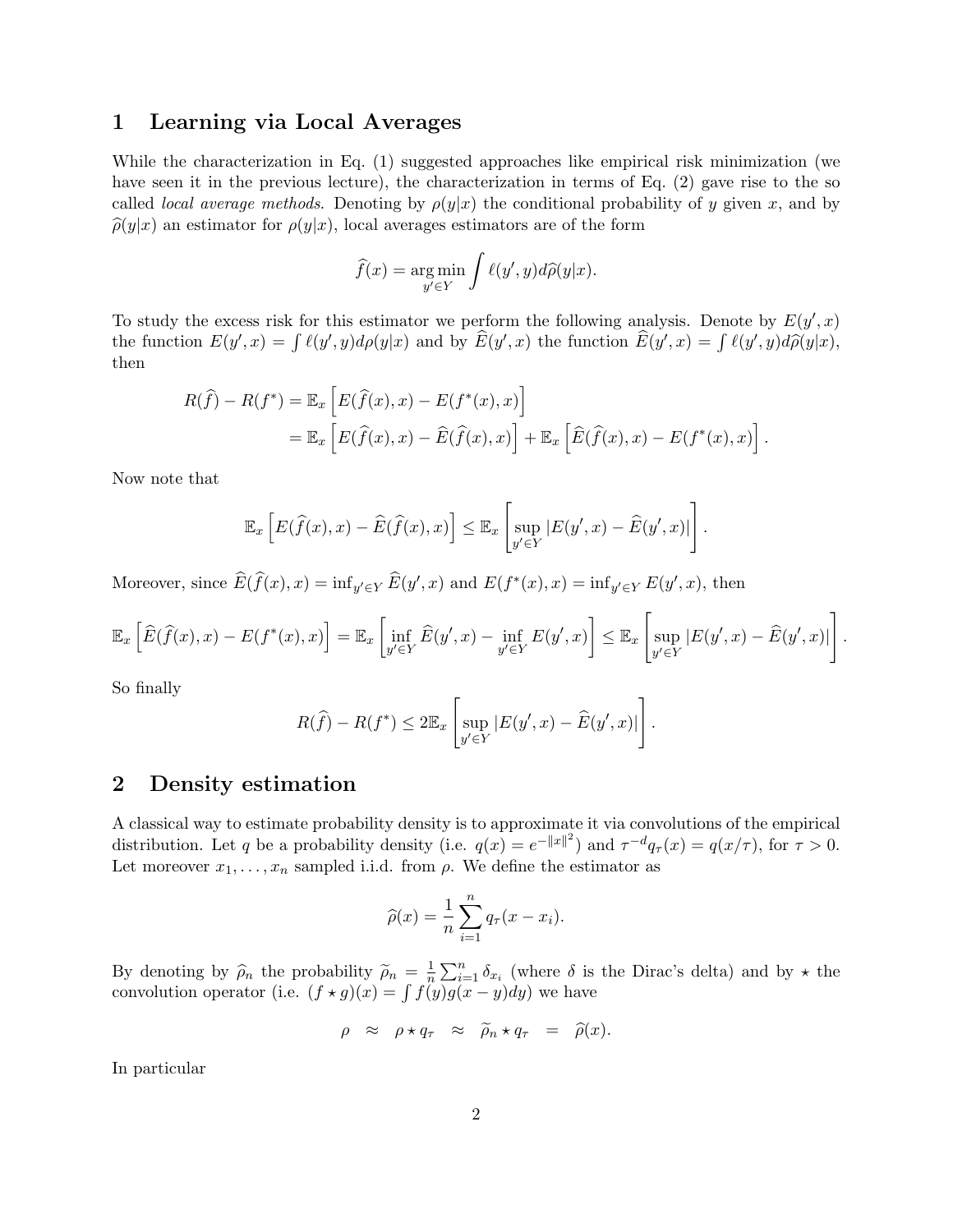**Lemma 1** (Bias). Let  $|\rho(x) - \rho(y)| \le C||x - y||$  for any  $x, y$ , then for any  $v \in \mathbb{R}^d$ sup  $\sup_{x} |\rho(x) - (\rho \star q_{\tau})(x)| \leq CT\tau,$ 

where  $T := \int ||z||q(z)dz$ . (The integrals are assumed on  $\mathbb{R}^d$ ). *Proof.* Since  $\int q_\tau (x - y) dy = \int q_\tau (y) dy = 1$ , we have  $\rho(x) = \int \rho(x) q_\tau (x - y) dy$  and so

$$
|\rho(x) - (\rho \star q_{\tau})(x)| = |\tau^{-d} \int (\rho(x) - \rho(y))q((x - y)/\tau)dy| \leq \tau^{-d} \int |\rho(x) - \rho(y)|q((x - y)/\tau)dy
$$
  

$$
\leq C\tau^{-d+1} \int ||x - y||/\tau \ q((x - y)/\tau)dy = C\tau^{-d+1} \int ||u/\tau||q(u/\tau)du = C\tau \int ||z||q(z)dz,
$$

where the last step is due to the change of variable  $u/\tau \in \mathbb{R}^d \mapsto z \in \mathbb{R}^d$ .

**Lemma 2** (Variance). For any  $v \in X$ , we have, for any  $v \in \mathbb{R}^d$ 

$$
\mathbb{E}|(\rho \star q_{\tau})(v) - \hat{\rho}(v)|^2 \leq \frac{Q\tau^{-d}}{n},
$$

where  $Q = \max_t q(t) \max_t \rho(t)$ .

*Proof.* Define the random variable  $z = q_{\tau}(v - x)$ , with x distributed according to  $\rho$ . Now note that

$$
\mathbb{E}z = \int q_{\tau}(v-x)d\rho(x) = \int q_{\tau}(v-x)\rho(x)dx = \rho \star q_{\tau}.
$$

Let  $z_1, \ldots, z_n$  defined as  $z_i = q_{\tau}(v - x_i)$ , since  $x_1, \ldots, x_n$  are independently and identically distributed according to  $\rho$ , then  $z_1, \ldots, z_n$  are independent copies of z and

$$
\mathbb{E}|\frac{1}{n}\sum_{i=1}^{n}(z_i - \mathbb{E}z)|^2 = \frac{1}{n}\mathbb{E}(z_1 - \mathbb{E}z)^2
$$

Now

$$
\mathbb{E}(z - \mathbb{E}z)^2 \le \mathbb{E}z^2 = \int q_\tau (v - x)^2 \rho(x) dx \le (\max_t q_\tau(t)) \int q_\tau (v - x) \rho(x) dx
$$

$$
= (\max_t q_\tau(t)) (q_\tau \star \rho)(v).
$$

To conclude note that  $q_{\tau} \star \rho \leq \max_t \rho(t)$ .

Finally

**Theorem 2.** Let  $\rho$  such that  $|\rho(x) - \rho(y)| \leq C ||x - y||$ , then for any  $v \in \mathbb{R}^d$ 

$$
\left( \mathbb{E}_{v} \mathbb{E}_{\mathcal{D}} |\rho(v) - \hat{\rho}(v)|^2 \right)^{1/2} \leq CT \tau + \sqrt{\frac{Q\tau^{-d}}{n}}.
$$

Proof. The result is obtained combining the two lemmas above

Finally the result is obtained by optimizing  $\tau$  to minimize the trade off between bias and variance. By choosing  $\tau = n^{-\frac{1}{2+d}}$  we obtain for any  $v \in \mathbb{R}^d$ 

$$
\mathbb{E} |\rho(v) - \hat{\rho}(v)|^2 \le (CT + \sqrt{Q})^2 n^{-\frac{2}{2+d}}.
$$

 $\Box$ 

 $\Box$ 

 $\Box$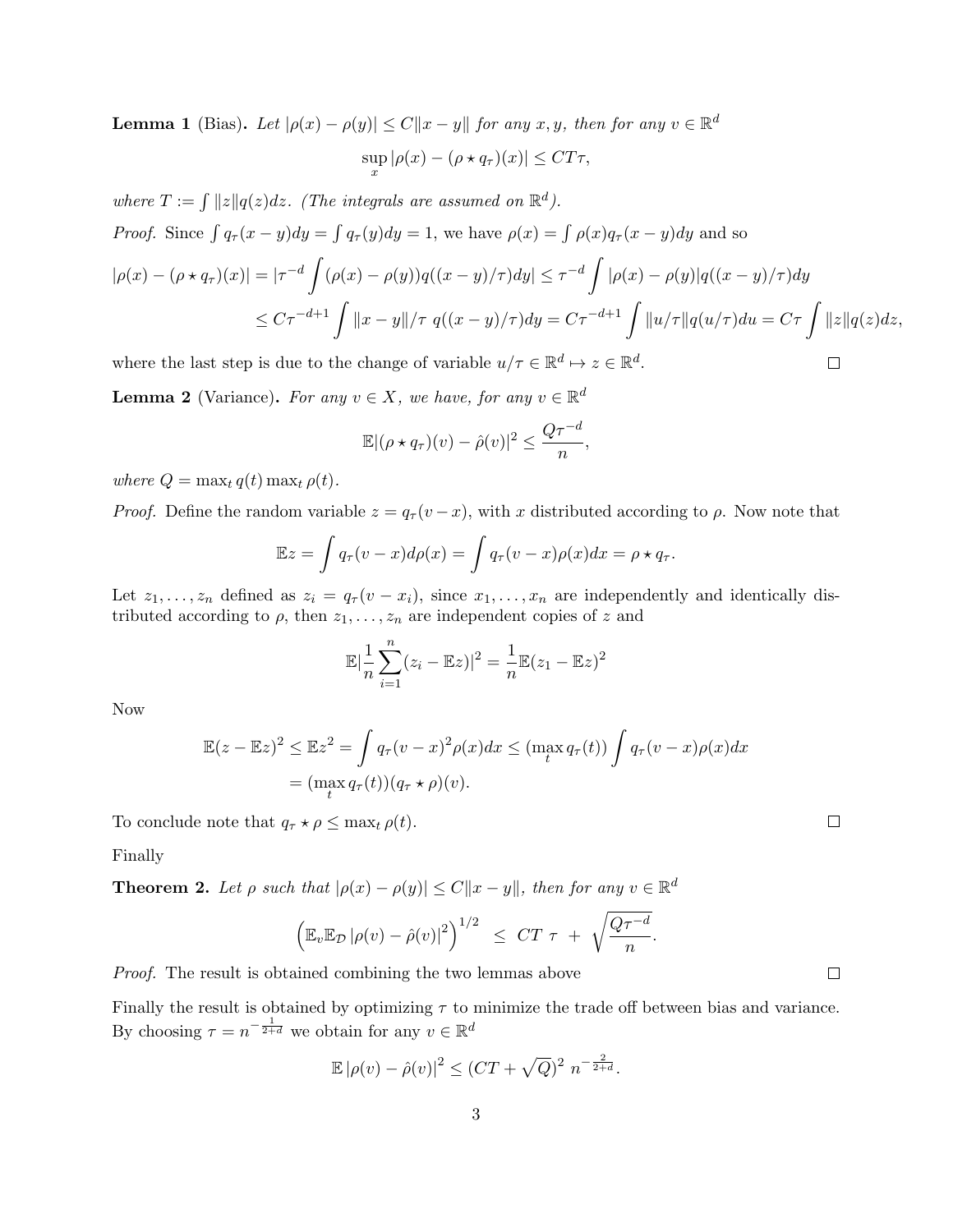# 3 Digression. Controlling the supremum of a non-discrete set of random variables

Note that the result above is in expectation with respect to the observed points  $x_1, \ldots, x_n$ . Here we provide the tools to study the problem in high probability. To this aim we need to use some results from last class, in particular Lemma 2 that allows us to control the supremum of random variables, and the Bernstein inequality to control bounded random variables, in Lemma 4 from last class. We first introduce the concept of covering. The result we are going to obtain can be used to control the excess risk of an estimator when  $\mathcal F$  is not discrete but continuous (compare with the last exercise of the previous class).

**Definition 1** (Coverings of a set and covering numbers). Given a metric space S equipped with metric d and a compact subset X, we say that the set of points  $\mathcal{C}(X, d, \varepsilon)$  is an  $\varepsilon$ -covering of X if

$$
X \subseteq \bigcup_{x \in \mathcal{C}(X,d,\varepsilon)} B_{\varepsilon}(x,d),
$$

where  $B_{\varepsilon}(x, d) = \{z \in S \mid d(x, z) \leq \varepsilon\}$ . We denote with covering number  $\mathcal{N}(X, \varepsilon, d)$  the number

$$
\mathcal{N}(X,\varepsilon,d) = \min\{|\mathcal{C}(X,d,\varepsilon)| \mid \mathcal{C}(X,d,\varepsilon) \text{ is an } \varepsilon\text{-covering of } X\}.
$$

**Example.** (Covering numbers of  $[-R, R]^d$  with the  $\| \cdot \|_{\infty}$  metric) Let  $X = [-R, R]^d$ , with  $d \in \mathbb{N}$ and let  $\|\cdot\|_{\infty}$  the  $\ell_{\infty}$  metric defined as

$$
||x||_{\infty} = \max_{j \in \{1, \dots, d\}} |x_j|,
$$

for  $x \in \mathbb{R}^d$ . The  $\varepsilon$ -ball  $B_{\varepsilon}(x_0, \|x\|_{\infty})$  corresponds to a cube of side  $2\varepsilon$  as follows

$$
B_{\varepsilon}(x_0, \|x\|_{\infty}) = [x_0 - \varepsilon, x_0 + \varepsilon]^d.
$$

Note that we can cover X with at most  $\lceil \frac{R}{\varepsilon} \rceil$  $\frac{R}{\varepsilon}$ <sup>d</sup> cubes of sides 2 $\varepsilon$ , by disposing them on a grid of step 2ε. Then

$$
\mathcal{N}([-R,R]^d, \|\cdot\|_{\infty}, \varepsilon) \leq \lceil \frac{R}{\varepsilon} \rceil^d.
$$

More generally it is possible to prove the following theorem that holds for any metric space.

**Theorem 3.** Let  $R \ge \varepsilon > 0$ . Let X be a subset of  $\mathbb{R}^D$  such that  $X \subseteq B_R(x_0, d)$  with  $x_0 \in \mathbb{R}^D, R > 0$ and d a metric for  $\mathbb{R}^D$ . Then there exists a covering  $\mathcal{C}(X,d,\varepsilon)$  with covering numbers

$$
\mathcal{N}(X, \|\cdot\|, \varepsilon) \le \left(\frac{6R}{\varepsilon}\right)^D.
$$

Now we are able to state the concentration result

**Theorem 4.** Let  $\sigma, B > 0$ . Let F be a compact set with respect to the metric d and for any  $\theta \in \mathcal{F}$ let  $z_{\theta}^1, \ldots, z_{\theta}^n$  be real independent random variables, such that

$$
\mathbb{E}z_{\theta}^i = 0, \quad \mathbb{E}|z_{\theta}^i|^2 \le \sigma^2, \quad |z_{\theta}^i| \le B,
$$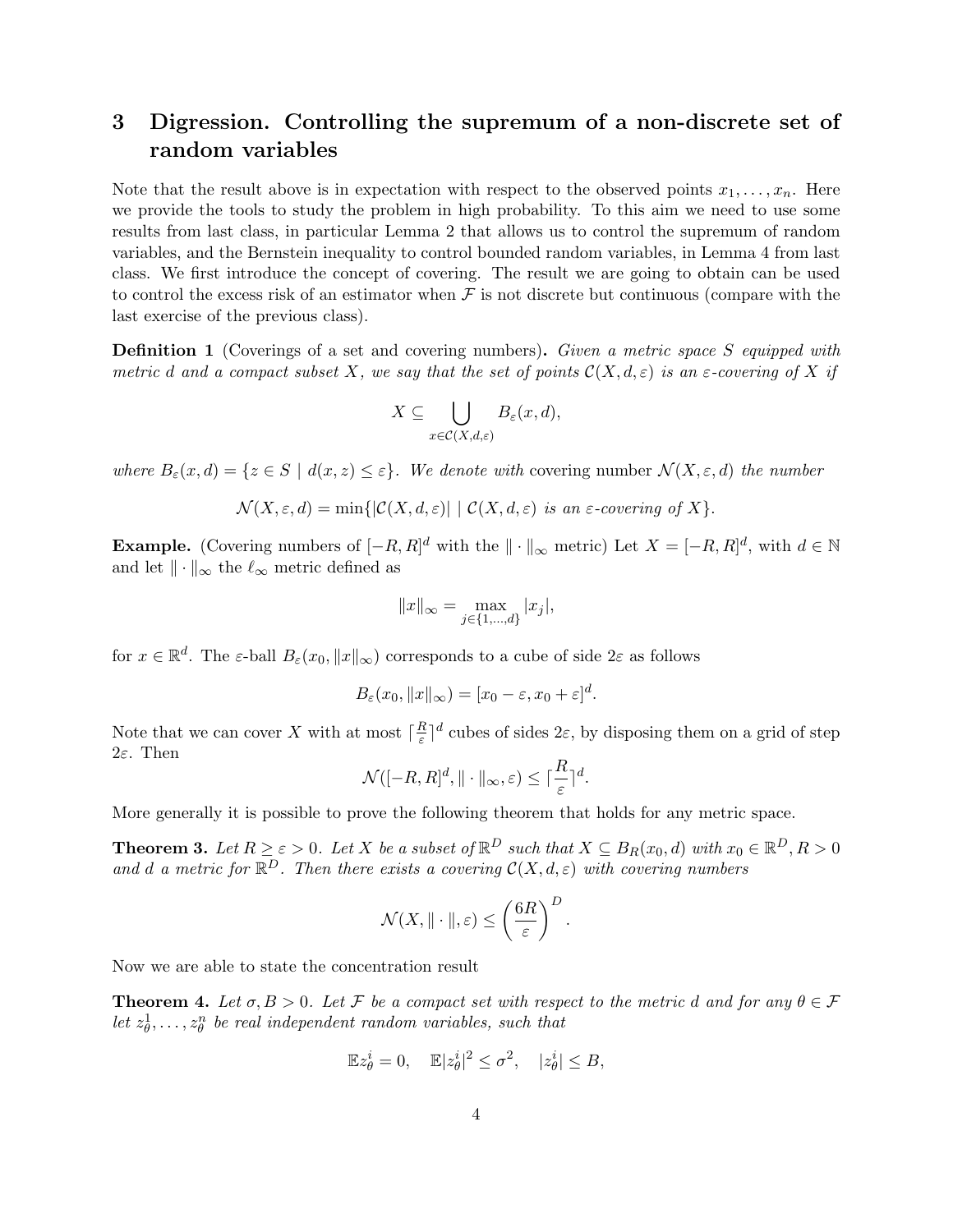for any  $i = 1, \ldots, n$ . Moreover assume that there exists  $L > 0$ , such that for any  $\theta, \theta' \in \mathcal{F}$  we have οι Localista<br>Θαβαία Σα

$$
|z_{\theta} - z_{\theta'}| \leq L d(\theta, \theta'),
$$

Then the following holds for any  $t > 0$ 

$$
\mathbb{P}\left(\sup_{\theta\in\mathcal{F}}\left|\frac{1}{n}\sum_{i=1}^nz_{\theta}^i\right| > L\varepsilon + t\right) \leq \mathcal{N}(\mathcal{F},d,\varepsilon)e^{-\frac{t^2n/2}{\sigma^2+Bt}}.
$$

*Proof.* Let  $\mathcal{C}(\mathcal{F}, d, \varepsilon)$  be covering of  $\mathcal F$  with cardinality  $\mathcal{N}(\mathcal{F}, d, \varepsilon)$ . Denote by  $u_{\theta}$  the random variable

$$
u_{\theta} = \left| \frac{1}{n} \sum_{i=1}^{n} z_{\theta}^{i} \right|.
$$

Since

$$
\mathcal{F} = \bigcup_{\bar{\theta} \in \mathcal{C}(\mathcal{F}, d, \varepsilon)} B_{\varepsilon}(\bar{\theta}, d) \cap \mathcal{F},
$$

then we have

$$
\sup_{\theta \in \mathcal{F}} u_{\theta} = \sup_{\bar{\theta} \in \mathcal{C}(\mathcal{F},d,\varepsilon)} \sup_{\theta \in B_{\varepsilon}(\bar{\theta},d) \cap \mathcal{F}} u_{\theta} \le \sup_{\bar{\theta} \in \mathcal{C}(\mathcal{F},d,\varepsilon)} \sup_{\theta \in B_{\varepsilon}(\bar{\theta},d)} u_{\theta}.
$$

Now note that for any  $\bar{\theta} \in \mathcal{F}$  and any  $\theta \in B_{\varepsilon}(\bar{\theta}, d)$ , by construction and the Lipschitzianity of z, we have

$$
u_{\theta} = \left| \frac{1}{n} \sum_{i=1}^{n} (z_{\theta}^{i} - z_{\overline{\theta}}^{i}) + \frac{1}{n} \sum_{i=1}^{n} z_{\overline{\theta}}^{i} \right| \leq \frac{1}{n} \sum_{i=1}^{n} |z_{\theta}^{i} - z_{\overline{\theta}}^{i}| + u_{\overline{\theta}} \leq Ld(\theta, \overline{\theta}) + u_{\overline{\theta}} \leq L\varepsilon + u_{\overline{\theta}}.
$$

Then

$$
\sup_{\theta \in \mathcal{F}} u_{\theta} \leq \sup_{\bar{\theta} \in \mathcal{C}(\mathcal{F},d,\varepsilon)} \sup_{\theta \in B_{\varepsilon}(\bar{\theta},d)} u_{\theta} \leq \sup_{\bar{\theta} \in \mathcal{C}(\mathcal{F},d,\varepsilon)} \sup_{\theta \in B_{\varepsilon}(\bar{\theta},d)} u_{\bar{\theta}} + L\varepsilon = \sup_{\bar{\theta} \in \mathcal{C}(\mathcal{F},d,\varepsilon)} u_{\bar{\theta}} + L\varepsilon.
$$

Now we can use the bound on the supremum of a discrete set of random variables in Lemma 2 from previous class obtaining for  $t > 0$ ,

$$
\mathbb{P}(\sup_{\bar{\theta}\in\mathcal{C}(\mathcal{F},d,\varepsilon)}u_{\bar{\theta}}>t)\leq \sum_{\bar{\theta}\in\mathcal{C}(\mathcal{F},d,\varepsilon)}\mathbb{P}(u_{\bar{\theta}}>t).
$$

Moreover since we have a bound on the absolute value and the variance of the random variables  $z_{\bar{\theta}}^i$ for any  $\bar{\theta}$ , then we can use Bernstein inequality from Lemma 4 of previous class, obtaining

$$
\mathbb{P}(u_{\bar{\theta}} > t) \leq e^{-\frac{t^2 n/2}{\sigma^2 + Bt}}.
$$

Then, we obtain

$$
\sum_{\bar{\theta}\in\mathcal{C}(\mathcal{F},d,\varepsilon)}\mathbb{P}(u_{\bar{\theta}}>t)\leq\mathcal{N}(\mathcal{F},d,\varepsilon)e^{-\frac{t^2n/2}{\sigma^2+Bt}},
$$

and so, by Lemma 1 of the previous class

$$
\mathbb{P}(\sup_{\theta \in \mathcal{F}} u_{\theta} > L\varepsilon + t) \leq \mathbb{P}(\sup_{\bar{\theta} \in \mathcal{C}(\mathcal{F}, d, \varepsilon)} u_{\bar{\theta}} > t) \leq \sum_{\bar{\theta} \in \mathcal{C}(\mathcal{F}, d, \varepsilon)} \mathbb{P}(u_{\bar{\theta}} > t) \leq \mathcal{N}(\mathcal{F}, d, \varepsilon)e^{-\frac{t^2/2}{\sigma^2 + Bt}}.
$$

 $\Box$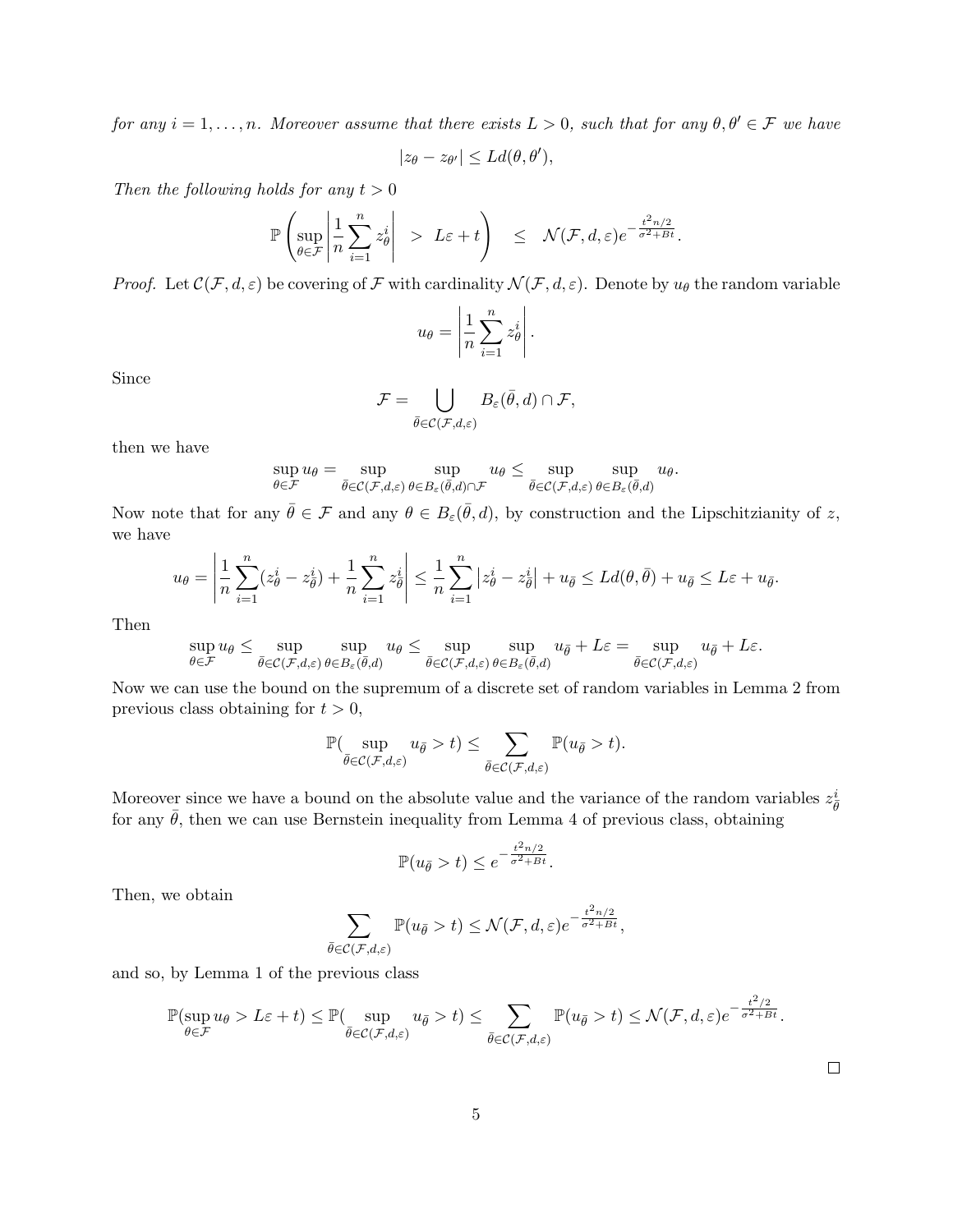## 4 Consistency of density estimation

We are now using the theorem above to derive a proper consistency analysis for density estimation. The goal is to obtain a bound for the error of the estimator  $\hat{\rho}$  of the form

$$
\sup_{v \in X} |\widehat{\rho}(v) - \rho(v)|,
$$

that holds in high probability. As we did in Section 2 we split the error in bias and variance

$$
\sup_{v \in X} |\widehat{\rho}(v) - (\rho \star q_{\tau})(v)| \leq \sup_{v \in X} |\widehat{\rho}(v) - \rho(v)| + \sup_{v \in X} |\widehat{\rho}(v) - (\rho \star q_{\tau})(v)|.
$$

The bias is controlled by Lemma 1. For the variance we are going to apply Thm. 4. Let  $X =$  $[-R, R]^d$  with  $R > 0$ , Let  $x_1, \ldots, x_n$  be the sampled independently from  $\rho$ . Define the random variable  $z_v^i$  with  $v \in X$  as

$$
z_v^i = q_\tau(v - x_i) - (\rho \star q_\tau)(v).
$$

In particular note, that since  $x_i$  is sampled from  $\rho$ , we have

$$
\mathbb{E}q_{\tau}(v-x_i) = \int q_{\tau}(v-x_i)\rho(x)dx = \rho \star q_{\tau}.
$$

Then by definition

$$
\widehat{\rho}(v) - (\rho \star q_{\tau})(v) = \frac{1}{n} \sum_{i=1}^{n} z_v^i.
$$

Moreover

$$
\mathbb{E}z_{v}^{i}=0,
$$

by construction, and we have

$$
\sup_{v \in X} |z_v^i| \le \sup_{v \in X} |q_\tau(v - x_i)| + \sup_{v \in X} \int q_\tau(v - x) \rho(x) dx \le 2 \sup_{z \in \mathbb{R}^d} q_\tau(z) \le Q\tau^{-d},
$$

moreover analogously to Lemma 2

$$
\mathbb{E}|z_v^i|^2 = \int (q(v-x) - (\rho \star q_{\tau})(v))^2 \rho(x) \le \int q(v-x)^2 \rho(x) \le Q\tau^{-d}.
$$

To apply the theorem of previous section we assume that  $q$  is Lipschitz with constant  $L$ . Then

$$
|q_{\tau}(z) - q_{\tau}(z')| = \tau^{-d} |q(z/\tau) - q(z'/\tau)| \leq \tau^{-d-1} ||z - z'||,
$$

so we have

$$
|z_v^i - z_{v'}^i| \le |q_\tau(v - x_i) - q_\tau(v' - x_i)| + \int |q_\tau(v - x) - q_\tau(v' - x)| \rho(x) dx \le 2L\tau^{-d-1} ||v - v'||.
$$

Now we are ready to apply the Thm 4,

$$
\mathbb{P}\left(\sup_{v\in X}|\widehat{\rho}(v)-(\rho\star q_{\tau})(v)|>2L\varepsilon+t\right)\leq \mathcal{N}(X,\|\cdot\|,\varepsilon)e^{-\frac{t^2n}{Q\tau-d(1+t)}}.
$$